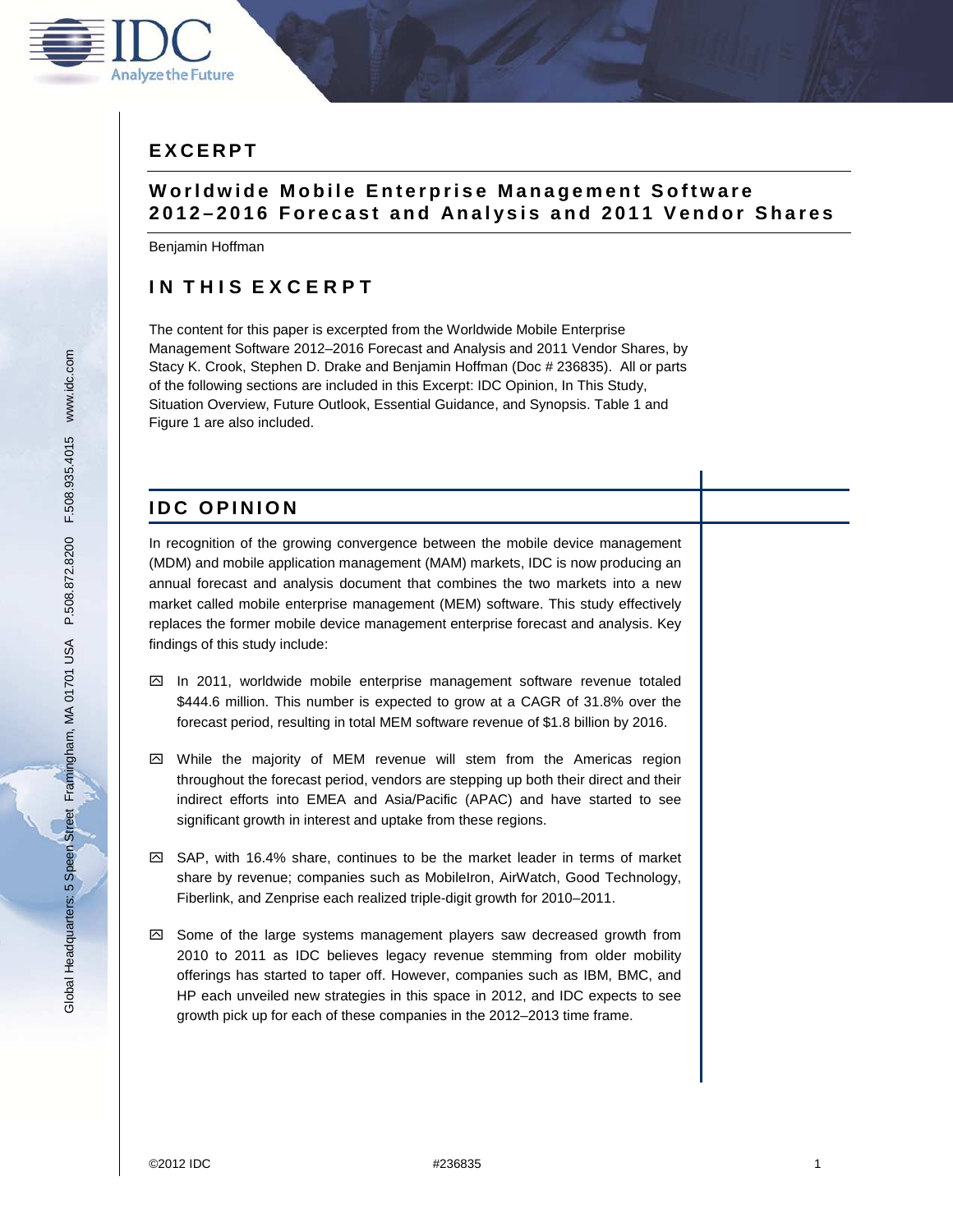# **IN THIS STUDY**

This study examines the mobile enterprise management software market for the period from 2011 to 2016, with vendor revenue trends and market growth forecasts. Worldwide market sizing is provided for 2011, with trends from 2011 and 2012. A fiveyear growth forecast for this market is shown for 2012–2016. A vendor competitive analysis, with vendor revenue and market shares of the leading vendors, is provided for 2011. This study also includes profiles of leading vendors and identifies the characteristics that vendors will need to be successful in the future.

## Methodology

See the Methodology in the Learn More section for a description of the forecasting and analysis methodology employed in this study.

In addition, please note the following:

- $\boxtimes$  The information contained in this study was derived from IDC's Software Market Forecaster database as of July 1, 2012.
- $\boxtimes$  All numbers in this document may not be exact due to rounding.
- $\boxtimes$  For more information on IDC's software definitions and methodology, see IDC's Software Taxonomy, 2012 (IDC #235401, June 2012).

## **Mobile Enterprise Management** Software Definition

In recognition of the growing need enterprises have to manage both mobile devices and mobile applications, IDC has decided to merge two previously distinct markets mobile device management enterprise software and mobile application management software — into a new market called mobile enterprise management software. The mobile enterprise management software market will include products that offer standalone MDM, standalone MAM, or combined MDM-MAM functionality.

A mobile device management solution includes many of the standard features included in PC management solutions but also includes additional functionality that addresses the unique needs of mobile devices such as smartphones and media tablets and, increasingly, other areas (i.e., M2M modules or printers). Some of the key features of a mobile device management solution are:

- $\boxtimes$  Device provisioning and managing configuration settings
- ִ Inventory/asset management
- ִ Software distribution (applications, operating systems [OSs], firmware updates)
- $\boxtimes$  Remote wipe/lock, remote control for systems diagnostics
- $\boxtimes$  Policy/compliance management (encryption management, device posture, etc.)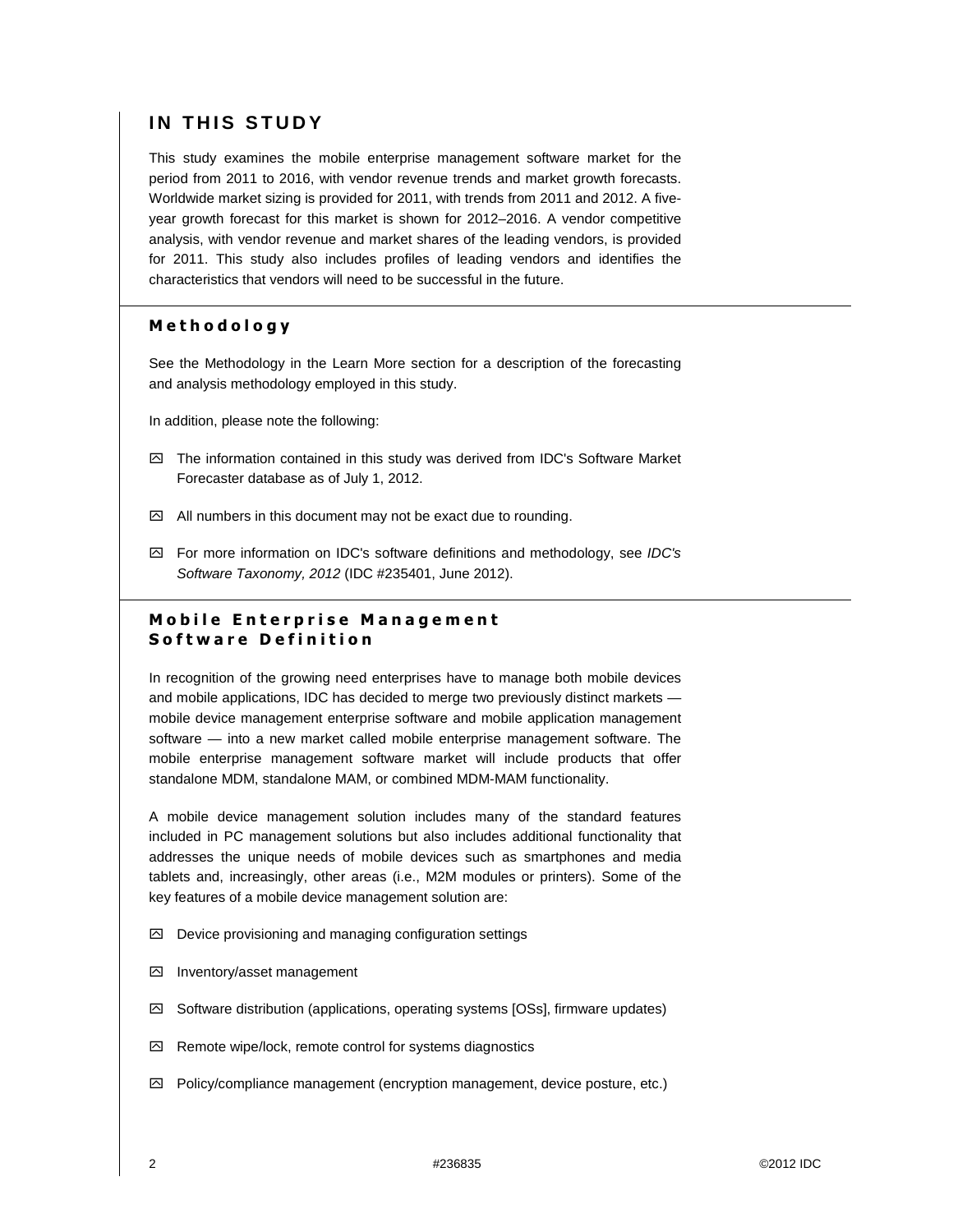- $\boxdot$  Authentication and certificate management
- ִ Real-time device monitoring, location information, GPS breadcrumbing
- $\boxtimes$  Reporting and analytics on devices

Mobile application management (MAM) refers to a solution by which specific mobile applications can be managed, secured, and distributed by IT organizations and typically allow for enhanced policies to be applied to individual applications. Mobile application management solutions can either supplement MDM functionality or stand alone and typically include some combination of the following features:

- $\oslash$  Management of the application life cycle:
	- □ Granular application distribution capabilities by group or policy (often through a mobile enterprise application store)
	- Application performance management and monitoring
	- **a** Application version management and end of life
	- D Detailed application analytics
- $\boxtimes$  Granular security management and corporate policy control of applications and content:
	- □ Enforce or restrict user authentication and encryption per application
	- □ Apply micro-VPNs to individual apps
	- □ Enable or disallow data storage, offline access, document sharing, and copy/paste
	- □ Offer ability to wipe applications/data remotely

# SITUATION OVERVIEW

#### Performance of Leading Vendors in 2011

Table 1 displays 2010 and 2011 worldwide revenue and 2011 growth and market share for mobile enterprise management vendors. SAP continues to be the market leader in this space and holds 16.4% share of the market. MobileIron realized the greatest growth from 2010 to 2011, with 421.4% growth, followed by AirWatch at 318.8% growth and Good Technology at 192.8% growth. Zenprise and Fiberlink also saw triple-digit growth of 166.7% and 140.4%, respectively.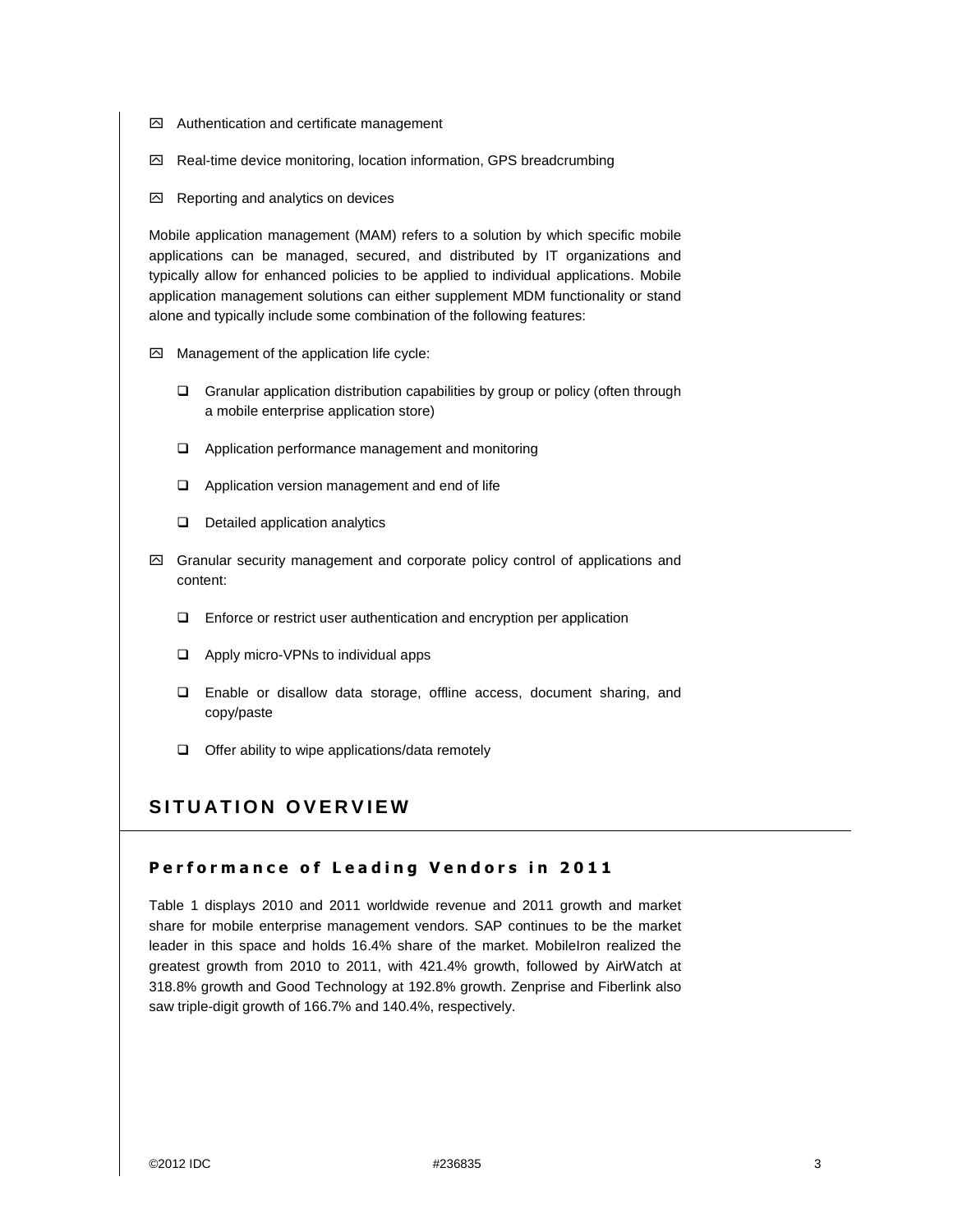#### **T A B L E 1**

## Worldwide Mobile Enterprise Management Software Revenue by Vendor, 2010 and 2011 (\$M)

|                   | 2010          |           | 2011          |           |                         |
|-------------------|---------------|-----------|---------------|-----------|-------------------------|
|                   | Revenue (\$M) | Share (%) | Revenue (\$M) | Share (%) | 2010-2011<br>Growth (%) |
| SAP               | 59.6          | 20.2      | 73.1          | 16.4      | 22.7                    |
| Microsoft         | 27.0          | 9.2       | 30.0          | 6.7       | 11.1                    |
| <b>MobileIron</b> | 5.6           | 1.9       | 29.2          | 6.6       | 421.4                   |
| Good Technology   | 9.7           | 3.3       | 28.4          | 6.4       | 192.8                   |
| AirWatch          | 4.8           | 1.6       | 20.1          | 4.5       | 318.8                   |
| Subtotal          | 106.7         | 36.2      | 180.8         | 40.6      | 69.4                    |
| Other             | 187.7         | 63.8      | 263.8         | 59.4      | 40.5                    |
| Total             | 294.4         | 100.0     | 444.6         | 100.0     | 51.0                    |

Source: IDC, September 2012

# **FUTURE OUTLOOK**

## Forecast and Assumptions

## Worldwide Mobile Enterprise Management Software Forecast, 2012–2016

The worldwide market for MEM software will grow from \$444.6 million in 2011 to \$1.8 billion in 2016 at a CAGR of 31.8%. Table 2 presents IDC's estimate of growth for the worldwide mobile enterprise management software market for 2011–2016.

IDC analysts around the globe supplied regional input and insight into the worldwide mobile enterprise management software market forecast. The worldwide forecast is the aggregation of this regional data (see Table 2). In 2011, the Americas accounted for 65.1% of the market share, with the United States representing the largest segment of enterprise customers adopting MEM software. By the end of 2012, EMEA will represent one-quarter of the market and Asia/Pacific will be responsible for contributing 10.6%. While enterprise mobility trends are moving faster in the Americas and Western Europe right now, the sheer number of mobile workers with access to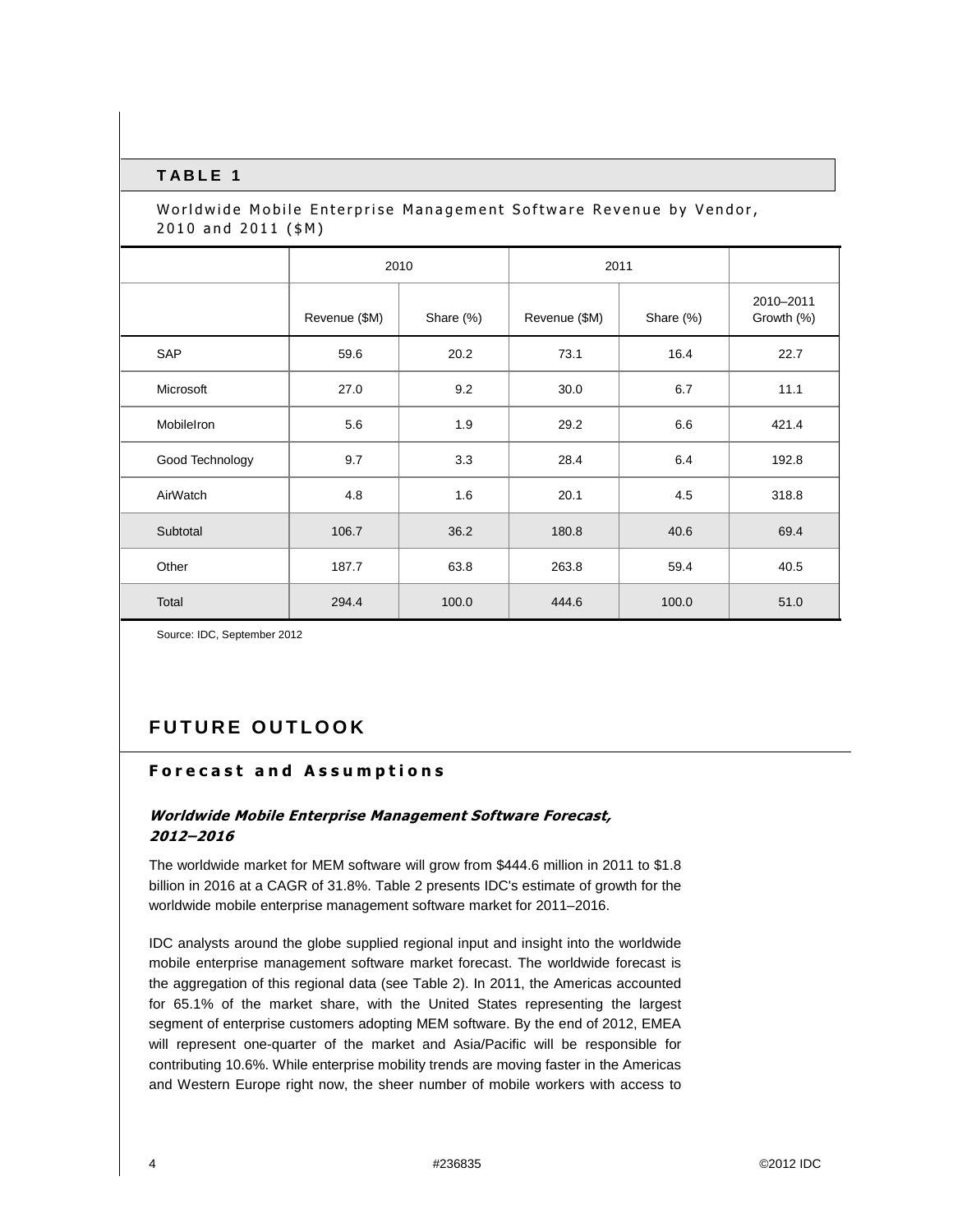mobile devices in emerging regions represents an exciting opportunity for MEM vendors to start to make headway in these areas of the world in the coming years.

Figure 1 shows a regional comparison for 2011 and 2016.

## **F I G U R E 1**



## Market Context

The MEM software market represents a new IDC competitive market, so there is no previous forecast with which to directly compare it. This document effectively replaces IDC's mobile device management forecast and analysis. The last document authored on that market is Worldwide Mobile Device Management Enterprise 2011–2015 Forecast and 2010 Vendor Shares (IDC #229759, August 2011).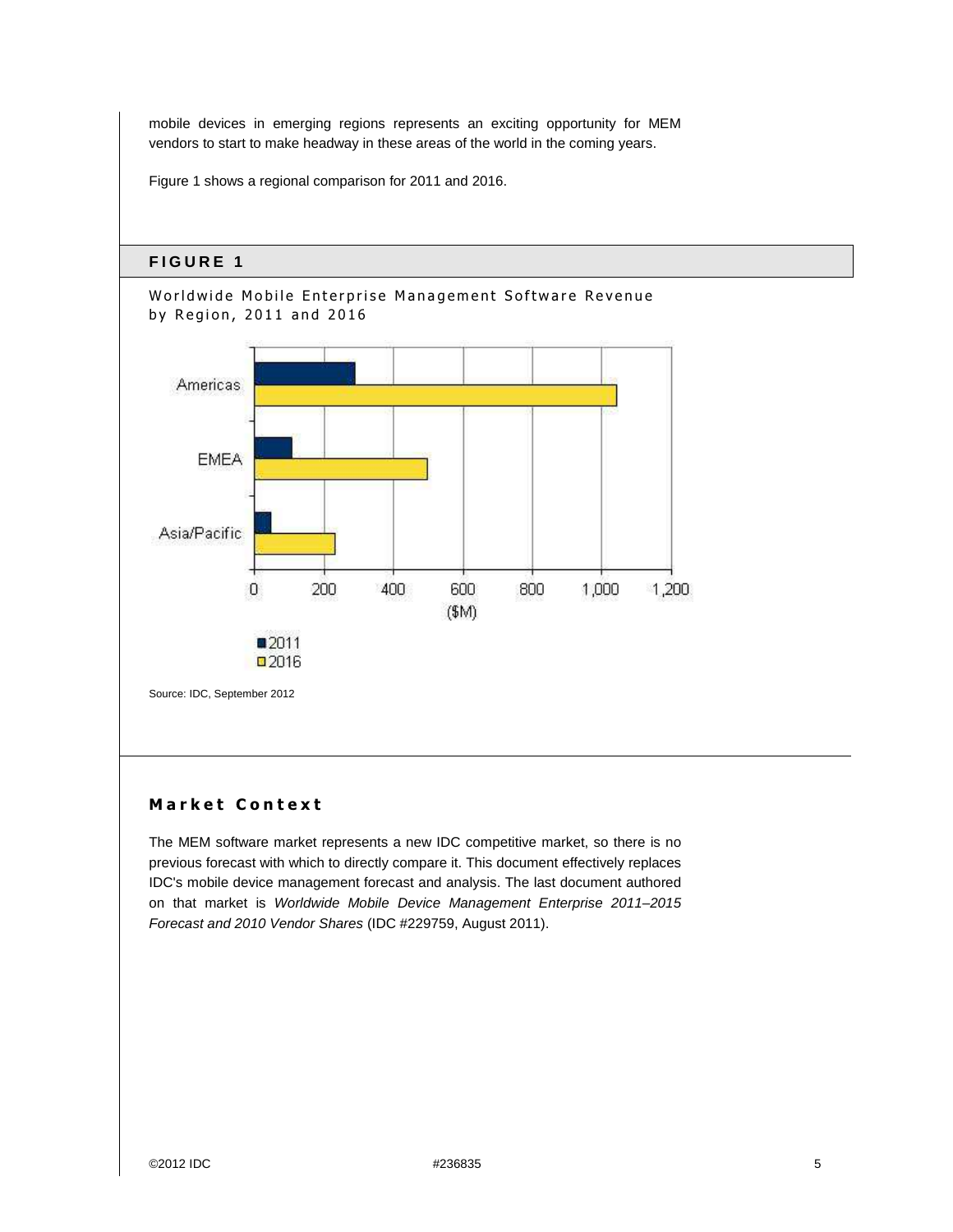#### Vendor Profile

#### MobileIron

- $\boxtimes$  MobileIron is a pure-play enterprise mobility management company. It has close to 400 employees and is based in Mountain View, California. MobileIron experienced some of the fastest growth in the market from 2010 to 2011.
- $\boxtimes$  MobileIron's core MEM offering manages mobile apps, content, and devices. MobileIron offers both cloud and on-premise options for the enterprise and recently launched an SMB-specific solution with AT&T called MobileIron Basic Connected Cloud.
- $\boxtimes$  Key to MobileIron's rapid growth has been MobileIron's channel strategy. The company achieves 100% of revenue through indirect sales. This channel includes a network of 180 partners that can resell MobileIron software across over 40 countries. Its resellers include 13 tier 1 mobile operators and over 160 mobile systems integrators and VARs. Right now there are almost 10,000 sales reps globally across these partners trained and certified to sell MobileIron and over 1,000 sales engineers trained to test and deploy MobileIron.
- $\boxtimes$  MobileIron has been able to demonstrate customer success with over 60 publicly named customer references available. Its Customer Success team provides structured educational programs (MobileIron University), best practice toolkits (BYOD, apps, Android), technical certification, and 24 x 7 customer support.

# **E S S E N T I A L G U I D A N C E**

As more and more companies adopt BYOD, it is essential for vendors to offer mobile management solutions that are appropriate for both audiences. IDC believes MDM offerings will begin to shift more toward the corporate-liable device population while MAM offerings may offer a better balance between the privacy and corporate responsibility needed for employee-liable devices. IT organizations will appreciate the ability to have one console with which to manage all devices and apps. In detail:

- $\boxtimes$  As companies begin to deploy more and more mobile solutions across their IT infrastructure, the ability of the mobile offering to integrate with the back-end infrastructure becomes increasingly important. In general, organizations are looking to simplify their IT environments, not add complexity to it. Solutions that can seamlessly integrate into existing products and processes will be looked upon favorably.
- $\boxtimes$  While the MEM ecosystem is becoming increasingly crowded, the reality is most companies are in the early days of mobile enterprise solution adoption, and there is still plenty of room for healthy competition. As the market begins to consolidate, however, organizations will begin to more closely scrutinize both how the vendor's solution fits into their longer-term plans and the financial viability of the said vendor. While many companies may initially approach a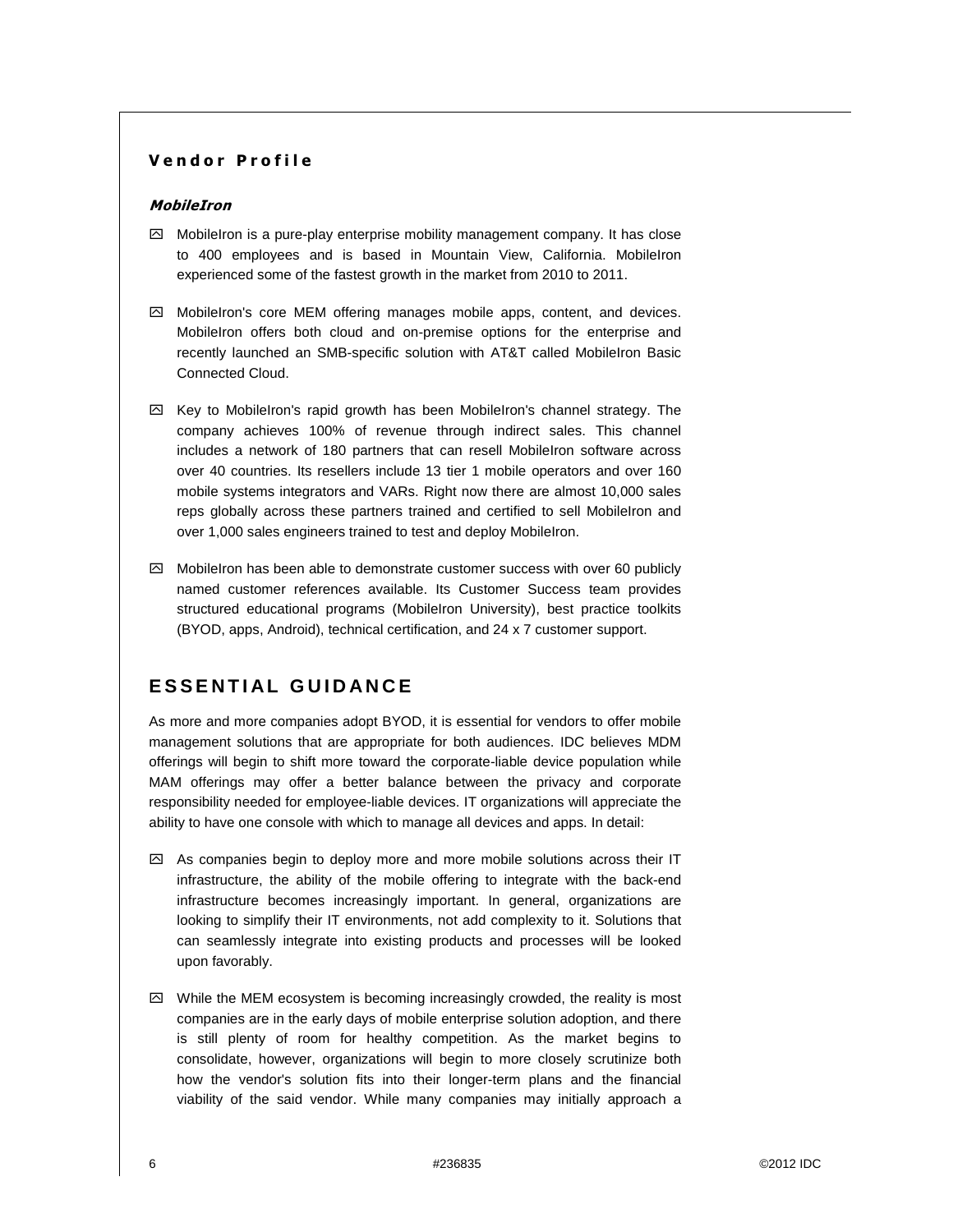vendor because they are seeking a point solution to solve a particular problem, it is very important to be able to demonstrate a longer-term vision and road map for the company that puts potential customers at ease.

## **L E A R N M O R E**

#### Related Research

- ִ Mobile Enterprise App Stores: Open for Business (IDC #236312, August 2012)
- ִ Mobile Risk Management: Helping Companies Proactively Mitigate Mobile Threats (IDC #236231, July 2012)
- ִ Mobile Application Management Market Assessment, 2012 (IDC #235460, June 2012)
- ִ An Introduction to Mobile Enterprise Content Access and Collaboration Solutions (IDC #235005, May 2012)
- ִ Motorola Mobility: Mobile Enterprise Vendor Profile (IDC #234673, May 2012)
- ִ Symantec Makes Strategic Moves to Mobile Enterprise: Adds Key MDM, MAM and Mobile Enterprise App Store Components (IDC #lcUS23397712, May 2012)
- ִ Worldwide Business Use Smartphone 2012–2016 Forecast (IDC #234475, May 2012)
- ִ Worldwide Mobile Enterprise Security Software 2012–2016 Forecast and Analysis (IDC #233664, March 2012)
- ִ IDC MarketScape: Worldwide Identity and Access Management 2011 Vendor Assessment (IDC #FIN232806, January 2012)
- ִ Worldwide Mobile Worker Population 2011–2015 Forecast (IDC #232073, December 2011)
- $\boxtimes$  Worldwide Smartphone Mobile OS 2011–2015 Forecast and Analysis (IDC #232163, December 2011)
- ִ Market Analysis Perspective: Worldwide Mobile Enterprise Software, 2011 Apps, Security and Management Drive Growth (IDC #232183, December 2011)
- ִ Market Analysis Perspective: Worldwide Mobile Enterprise Device Solutions Markets, 2011 and Beyond — Consumerization Shapes the Future of the Mobile Enterprise (IDC #232194, December 2011)
- ִ Worldwide Mobile Device Management Enterprise 2011–2015 Forecast and 2010 Vendor Shares (IDC #229759, August 2011)